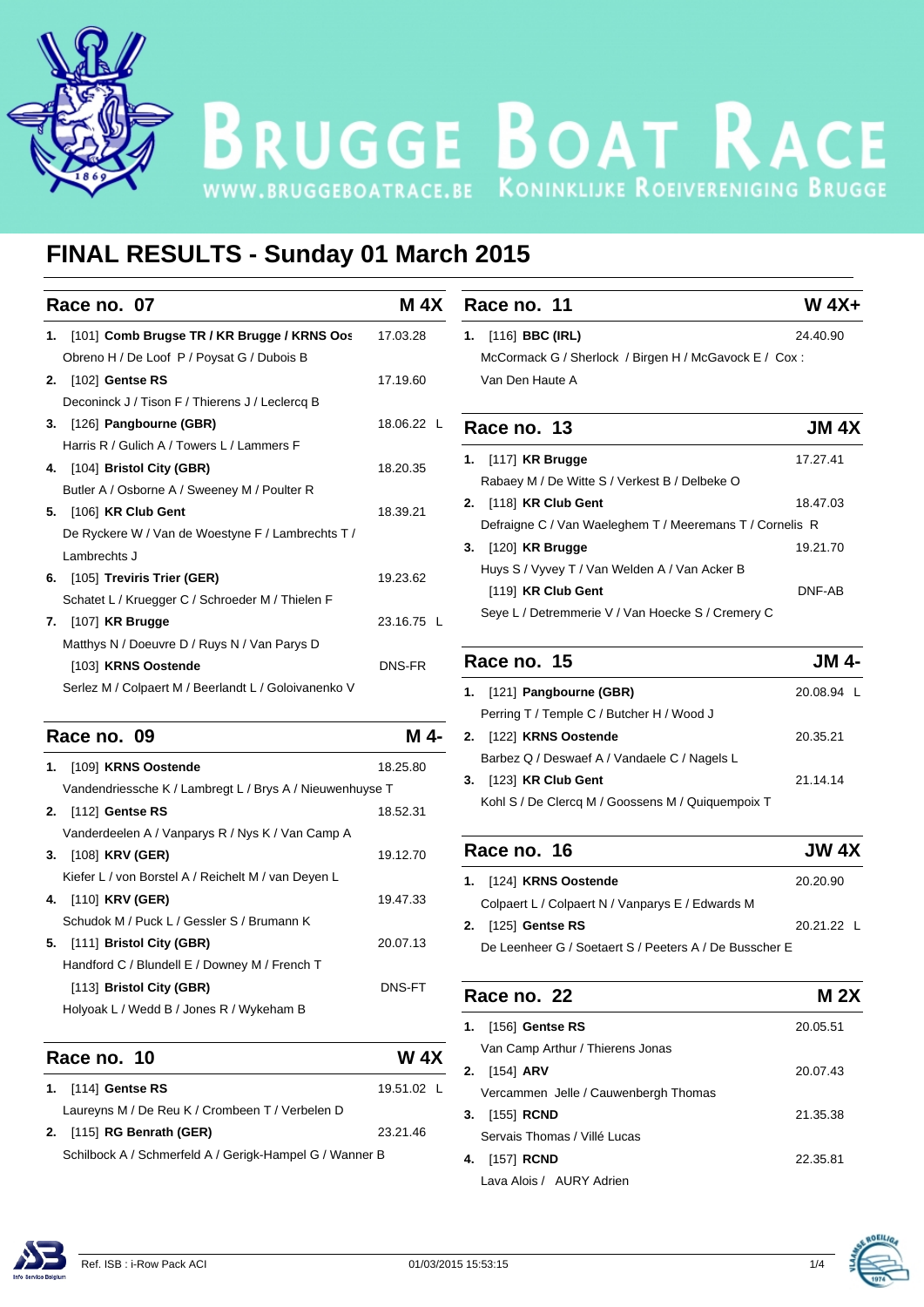| <b>5.</b> [158] <b>KR Brugge</b> | 24.06.88 L |  |
|----------------------------------|------------|--|
| Ameloot Bram / Defloor Martijn   |            |  |
| $[153]$ KR Brugge                | DNS-FM     |  |
| D'Hont Karel / Hoste Bastien     |            |  |
|                                  |            |  |

## **Race no. 23 M 2-**

**1.** [159] **Gentse RS** 22.34.21 Vanderdeelen Arne / Vanparys Robin

#### **Race no. 24 M 1X**

| 1. | $[161]$ Brugse TR                | 20.34.40 |
|----|----------------------------------|----------|
|    | Van Zandweghe Niels              |          |
|    | 2. [162] KRNS Oostende           | 20.43.09 |
|    | Serlez Maxim                     |          |
| 3. | $[164]$ ARV                      | 20.46.79 |
|    | Somers Ruben                     |          |
|    | 4. [165] ARV                     | 22.55.82 |
|    | Leurs Arno                       |          |
|    | <b>5.</b> [166] <b>KR Brugge</b> | 23.03.32 |
|    | Van Maele Bert                   |          |
| 6. | $[170]$ KR Brugge                | 23.35.41 |
|    | Vandeputte Brecht                |          |
| 7. | [163] Gentse RS                  | 23.52.89 |
|    | <b>Tison Frederick</b>           |          |
| 8. | [168] RCN Tournai                | 27.07.62 |
|    | Moulin Rémy                      |          |
| 9. | $[174]$ USMT (FRA)               | 28.36.46 |
|    | <b>EYRAUD Nicolas</b>            |          |
|    | $[171]$ KR Brugge                | DNS-FM L |
|    | Germonprez Lucas                 |          |
|    | $[160]$ KR Brugge                | DNS-FR   |
|    | De Loof Pierre                   |          |

#### **Race no. 25 W 2X 1.** [172] **Gentse RS** 22.44.41 L Mylle Judith / Vercruyssen Jill **2.** [173] **KR Brugge** 27.56.88 L Delameillieure Lies / Debbaut Irene

| Race no. 27                | W 1X     |
|----------------------------|----------|
| <b>1.</b> [167] USMT (FRA) | 27.25.37 |
| <b>GERARDIN Cecile</b>     |          |
| $[175]$ KR Club Gent       | DNS-FM   |
| van Ovost Esther           |          |

| Race no. 28                        | <b>JM 2X</b> |  |
|------------------------------------|--------------|--|
| 1. [178] <b>KR Brugge</b>          | 19.53.42     |  |
| Vercaemst Berend / De Baene Thomas |              |  |
| 2. [177] Pangbourne (GBR)          | $20.03.03$ L |  |
| Butcher Hector / Wood Jack         |              |  |

| 3. [179] Pangbourne (GBR)         | 21.16.47 $\lfloor$ |
|-----------------------------------|--------------------|
| Temple Callum / Perring Tom       |                    |
| $[176]$ Gentse RS<br>4.           | 22.16.91 L         |
| Vanderdeelen Raf / Deweert Xander |                    |
| $[180]$ KR Club Gent<br>5.        | 22.22.81           |
| Meeremans Tom / Declercq Emiel    |                    |

| JM 2-<br>Race no. 29 |                                  |            |
|----------------------|----------------------------------|------------|
| 1.                   | [181] KRNS Oostende              | 20.01.10   |
|                      | Colpaert Marlon / Beerlandt Liam |            |
|                      | 2. [182] Pangbourne (GBR)        | 20.54.55 L |
|                      | Harris Rory / Gulich Andrin      |            |
| 3.                   | [183] KRNS Oostende              | 22.25.82   |
|                      | Catrijsse Wout / Artois Louis    |            |

| Race no. 30               | JM 1X    |
|---------------------------|----------|
| [184] KR Club Gent<br>1.  | 21.11.91 |
| Defraigne Cedric          |          |
| [185] KRNS Oostende<br>2. | 22.19.72 |
| Goloivanenko Vladislav    |          |
| [188] KR Club Gent<br>3.  | 23.16.56 |
| Van Waeleghem Tom         |          |
| $[187]$ Brugse TR<br>4.   | 28.54.83 |
| De Vestele, Maarten       |          |
| [186] RCN Tournai         | DNS-FR   |
| <b>Mercier Gaston</b>     |          |

| <b>JW 2X</b> |
|--------------|
| 21.31.44     |
|              |
| 22.19.02     |
|              |
| 22.45.03     |
|              |
| 24.00.26     |
|              |
| DNS-FM       |
|              |
|              |

| Race no. 33          | <b>JW 1X</b> |
|----------------------|--------------|
| <b>1.</b> [195] ARV  | 23.31.38     |
| Zülke Chloé          |              |
| 2. $[194]$ KR Brugge | 23.58.86     |
| Daenekindt Louise    |              |

| Race no. 34                           | <b>STUDENTS</b> |
|---------------------------------------|-----------------|
| 1. [197] RCN Tournai                  | 23.31.85        |
| STUDM 1X: Maertens Francois           |                 |
| [196] Pangbourne (GBR)                | DNS-FT L        |
| STUDM 2-: Towers Luke / Lammers Felix |                 |



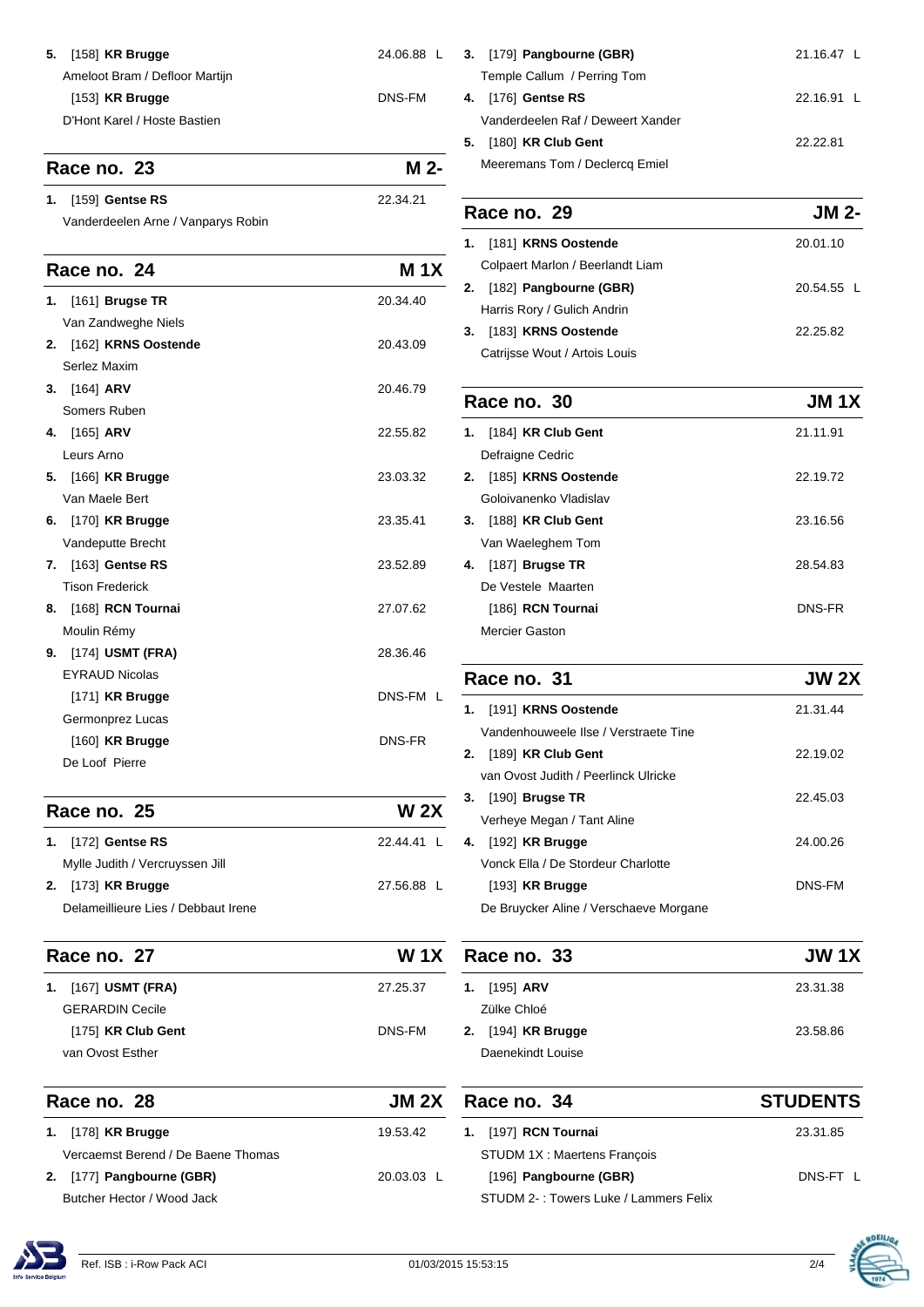| [215] Comb Daventria (NED) / De Helling (NED)<br>1.        |   |
|------------------------------------------------------------|---|
| 20.50.60 X 0,97632 hcp = 20.20.99                          |   |
| MW 4X+: Korving E / Wolf Y / van Beek F / Russell A / Cox: |   |
| Schaap S                                                   |   |
| 2. [142] Daventria (NED)                                   |   |
| 23.13.36 X 0,882 hcp = 20.28.94                            |   |
| MW 1X: Schaap Sandra                                       |   |
| 3. [135] de Hoop (NED)                                     |   |
| $21.50.61 \times 0.94$ hcp = 20.31.97                      |   |
| MM 1X : Göbel Frans                                        |   |
| 4. [140] KR Brugge                                         |   |
| 22.01.24 X 0,939348 hcp = 20.41.10                         |   |
| MW 2X: Peeters Ann / Vandermoere Marie-Anne                |   |
| 5. [227] RV Saarbruecken (GER)                             | L |
| 22.10.97 X 0,9576 hcp = 21.14.54                           |   |
| TOURX C4X+: Schmitt V / Schmitt B / König E / König C /    |   |
| Cox: Van Acker B                                           |   |
| 6. [136] Honte (NED)                                       |   |
| 22.19.06 X 0,96 hcp = 21.25.50                             |   |
| MM 1X : Bos Machiel                                        |   |
| 7. [130] Armida (ITA)                                      |   |
| 20.56.47 X 1,03296 hcp = 21.37.88                          |   |
| MM 2X : BREGOLIN MASSIMO / Lukes Peter                     |   |
| 8. [228] Armida (ITA)                                      | L |
| 23.02.57 X 0,94 hcp = 21.39.62                             |   |
| MM 1X : Casetta Bruno                                      |   |
| 9. [203] Breda (NED)                                       |   |
| 21.10.11 X 1,02432 hcp = 21.41.00                          |   |
| MM 4X : van Arendonk P / Muller W / Smoolenaars H / de     |   |
| Jager R                                                    |   |
| <b>10.</b> [131] KR Brugge                                 |   |
| 21.19.62 X 1,01822 hcp = 21.42.93                          |   |
| MM 2- : De Grande Bjorn / Tanghe Filip                     |   |
| 11. [132] <b>BBC (IRL)</b>                                 |   |
| 22.29.38 X 0,97666 hcp = 21.57.89                          |   |
| MM 2-: Hunter Colin / Dickson Colin                        |   |
| 12. [133] CR Bruxelles                                     |   |
| 23.22.75 X 0,947568 hcp = 22.09.20                         |   |
| MX 2 : Pronk Peter / Schlitt Bernadette                    |   |
| 13. [209] Comb RaB Essen (GER) / RG Benrath (GE            | L |
| 21.49.59 X 1,02836 hcp = 22.26.73                          |   |
| MM 4+: Willsch V / Kroll K / von Petersdorff-Kampen S /    |   |
| Hoelzel M / Cox: Tichelkamp C                              |   |
| <b>14.</b> [139] KR Club Gent                              |   |
| $25.05.59 \times 0.9$ hcp = 22.35.03                       |   |
| MM 1X : Van der Vennet Edwin                               |   |
| 15. [219] Comb KR Brugge / Tees (GBR)                      | L |
|                                                            |   |
| 22.14.10 X 1,017336 hcp = 22.37.23                         |   |
| MX 4X : Kenyon C / Marlow D / Vandermoere M / Wilkinson J  |   |
| 16. [225] Breda (NED)                                      | L |
| 22.58.53 X 0,98649 hcp = 22.39.91                          |   |

**MASTERS**

MW 4X+ : Van de Pol L / De Meurichy M / Brouwer D / Kloek C Cox: Huybregts L

MM 4X : Stiller P / Brisley R / Pickles R / Wikinson D

\n**19.** [221] **CR Bruxelles**

\n22.06.13 X 1,03056 
$$
hop = 22.46.66
$$

\nMX 4X+: Schlitt B / De Bontridder J / Polspoel R / Cautals A / Cox : De Schrijver E

\n**20.** [223] **RaB Essen (GER)**

\n22.54.74 X 0,997728  $hop = 22.51.62$ 

\nTOURX 4+: Boening J / Bauer A / Eichborn R / mucharovski m / Cox : Boeing J

\n**21.** [137] **BBC (IRL)**

\n25.16.44 X 0,92  $hop = 23.15.12$ 

\nMM 1X : Lockwood Stephen

**22.** [216] **Comb RZ Gouda (NED) / Viking URV (NED)** 23.41.24 X 0,98649 hcp = 23.22.04 MW 4X+ : Gerritsen P / Lemmens D / Heijbrock S / van Wijk N / Cox : van Es E **23.** [138] **KR Sport Gent** 25.26.18 X 0,92 hcp = 23.24.09 MM 1X : Koch Hugo **24.** [199] **Encouragement (FRA)** 21.00.13 X 1,11744 hcp = 23.28.12 MM 4X : BRAQUIER P / BARTHES T / AZAMBRE D / COIA P **25.** [224] **Meije (NED)** 24.20.13 X 0,966 hcp = 23.30.49 TOURM C4X+ : Van Reeuwijk A / Broerse F / Van Bijsterveld F / Gietman T / Cox : Hoffmans B

**26.** [205] **Viking URV (NED)**  $21.15.84 \times 1.1074$  hcp = 23.32.87 MM 4X+ : van Asch J / Roovers M / Kelderman S / van Es E / Cox : van Wijk N

#### **27.** [128] **MWC (NED)**

25.01.34 X 0,945216 hcp = 23.39.09

21.10.87 X 1,07088 hcp = 22.40.95

21.15.40 X 1,07088 hcp = 22.45.80

22.06.13 X 1,03056 hcp = 22.46.66

22.54.74 X 0,997728 hcp = 22.51.62

25.16.44 X 0,92 hcp = 23.15.12 MM 1X : Lockwood Stephen

**18.** [201] **Tees (GBR)**

Cox : De Schrijver E **20.** [223] **RaB Essen (GER)**

m / Cox : Boening J **21.** [137] **BBC (IRL)**

MM 4X : Schuy K / Gläser W / Christ T / Norrenberg D

MW 4+ : Tuerlincx R / Cramwinckel A / Lenders W / De Gaaij C / Cox : Adriaansens S

### **28.** [144] **CR Bruxelles**

26.43.93 X 0,88658 hcp = 23.42.01 TOURM C1X : De Schrijver Fabrice **29.** [213] **Armida (ITA)**

24.05.59 X 0,984744 hcp = 23.43.54 MW 4X : Chiappino I / MARTIN H / BORGIALLI D / LODIGIANI E

#### **30.** [211] **KR Brugge** L 23.13.32 X 1,026648 hcp = 23.50.45

MW 4X : Goethals C / Rosseel C / Casier N / De Koster F **31.** [217] **Encouragement (FRA)**

23.34.25 X 1,02141 hcp = 24.04.53

MX 4X : SELLIER M / LECESVE C / MERCHADIER J / PHILBERT M

**17.** [200] **Comb Germania Köln (GER) / Limburger C**